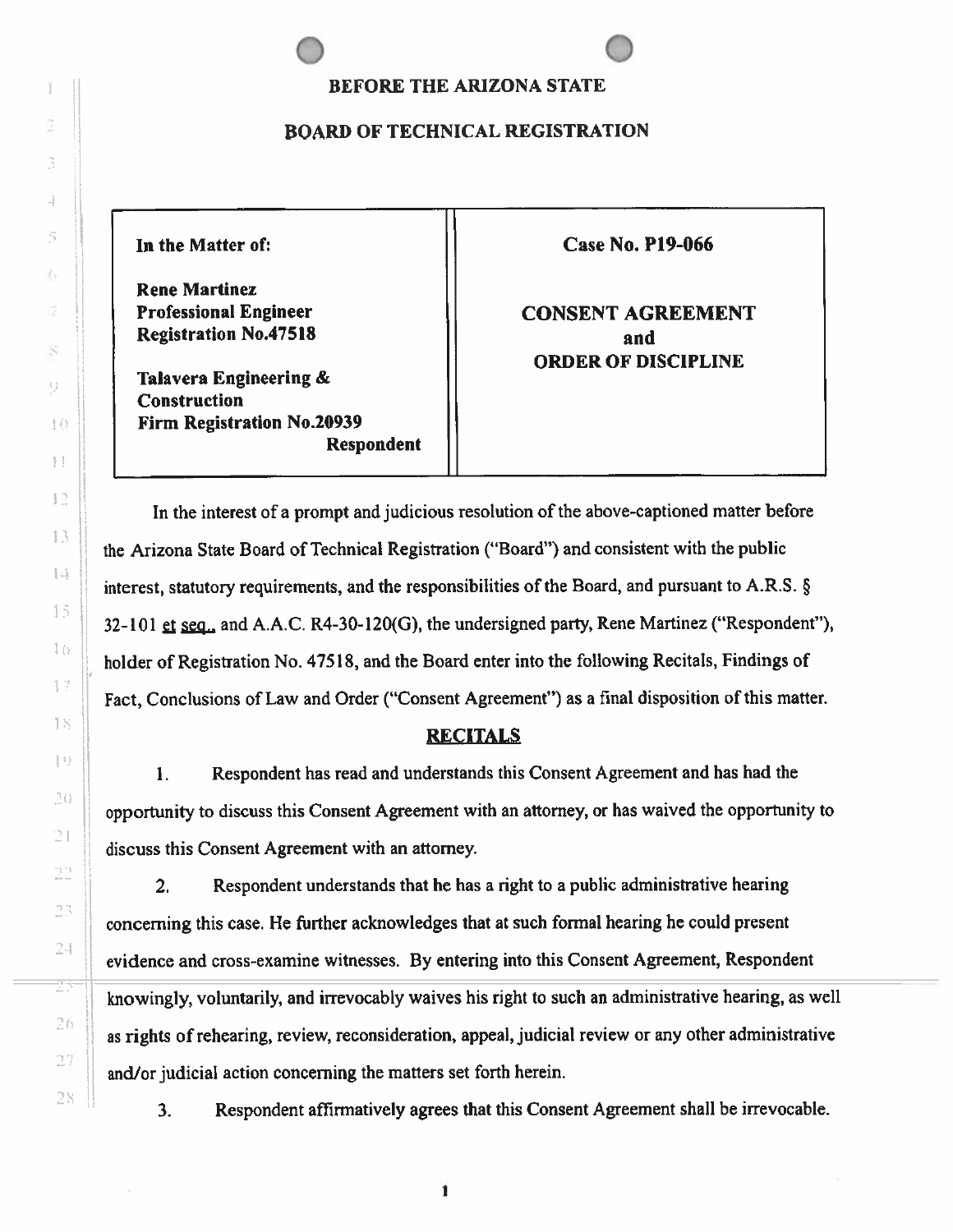Ï 2 Ĭ.  $\overline{A}$ š. Ø. ÿ  $\mathcal{H}$ O f 22 " . 'I , - -

4. Respondent understands that this Consent Agreement or any part of the agreement may be considered in any future disciplinary action by the Board against him.

5. The Consent Agreement, any record prepared in this matter, all investigative materials prepared or received by the Board and all related exhibits and materials, are public records (as defined in A.R.S. § [41-158.18](https://41-158.18)) upon acceptance by the Board of this Consent Agreement and may be retained in the Board's files pertaining to this matter.

6. Respondent understands this Consent Agreement deals with Board case number P19-066 involving allegations that Respondent engaged in conduct that would subject him to  $\theta$  discipline under the Board's statutes and rules. The investigation into these allegations against **Herefore, Respondent shall be concluded upon the Board's adoption of this Consent Agreement.** 

1. The Respondent understands that this Consent Agreement does not constitute a dismissal or resolution of any other matters currently pending before the Board, if any, and does 1. not constitute any waiver, express or implied, of the Board's statutory authority or jurisdiction  $\|\cdot\|$  regarding any other pending or future investigation, action or proceeding.

15 **8.** Respondent also understands that acceptance of this Consent Agreement does not  $\|\cdot\|$  preclude any other agency, subdivision, or officer of this State from instituting any other civil or 17 criminal proceedings with respect to the conduct that is the subject of this Consent Agreement.

 $\parallel$  9. Respondent acknowledges and agrees that, upon signing this Consent Agreement  $\Box$  and returning this document to the Board's Executive Director, he may not revoke his acceptance  $\mathbb{R}^n$  of the Consent Agreement or make any modifications to the document regardless of whether the Consent Agreement has been signed on behalf of the Board. Any modification to this original document is ineffective and void unless mutually agreed by the parties in writing.

10. This Consent Agreement is subject to the approval of the Board and is effective <sup>24</sup> only when accepted by the Board and signed on behalf of the Board. If the Board does not accept  $\pm$  this Consent Agreement, the Board retains its authority to hold a formal administrative hearing 26 **pursuant to A.R.S. § 32-128(E).** In the event that the Board does not approve this Consent Agreement, it is withdrawn and shall be of no evidentiary value and shall not be relied upon nor  $\geq$  introduced in any action by any party, except that the parties agree that should the Board reject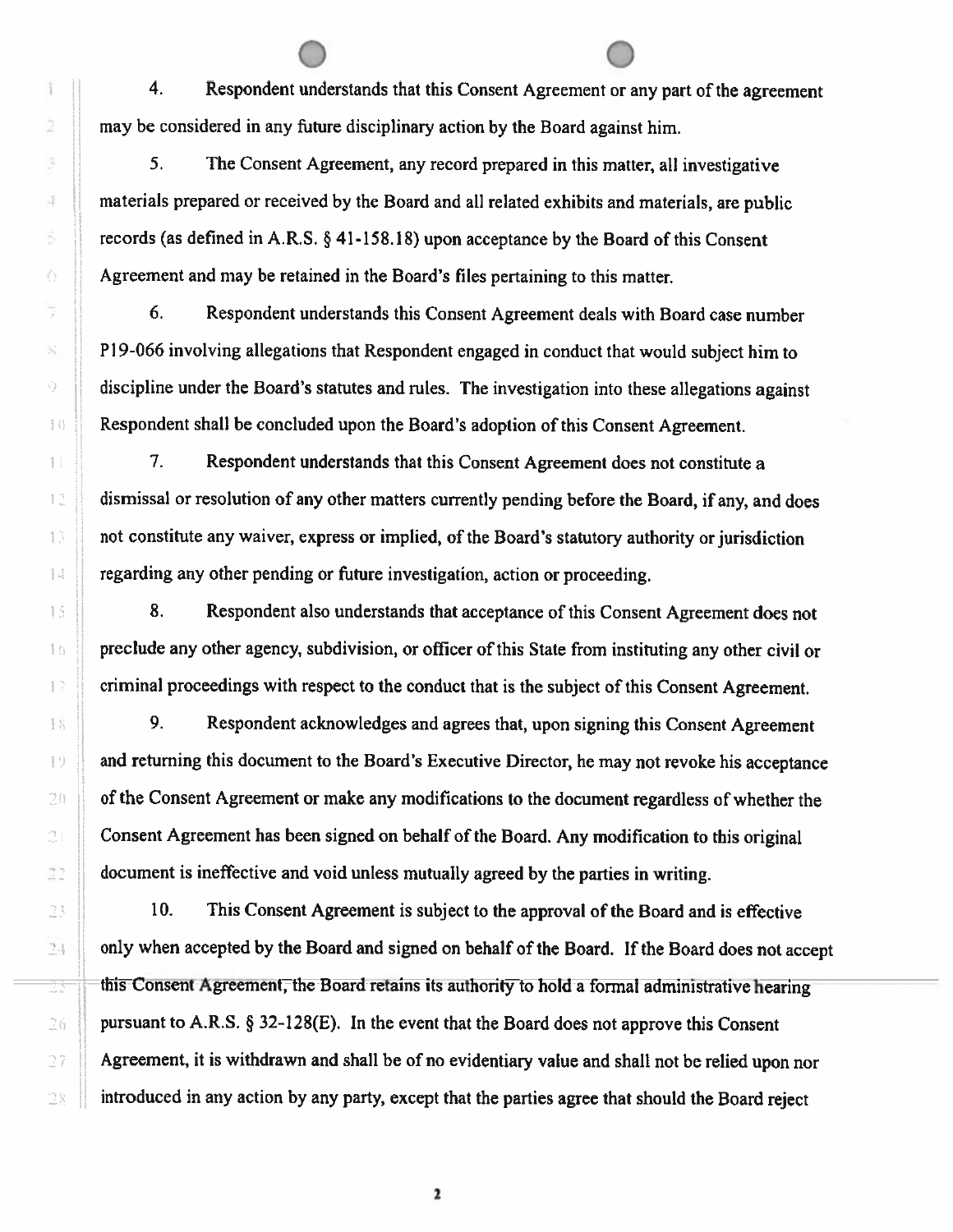this Consent Agreement and this case proceeds to hearing, Respondent shall assert no claim that the Board was prejudiced by its review and discussion of this document or any records relating thereto.

11. If a court of competent jurisdiction rules that any part of this Consent Agreement is void or otherwise unenforceable, the remainder of the Consent Agreement shall remain in full force and effect.

12. Respondent understands that any violation of this Consent Agreement may result in disciplinary action, including suspension or revocation of the registration under A.R.S. § 32-150.

13. Respondent agrees that the Board will adopt the following Findings of Fact, Conclusions of Law and Order.

### **FINDINGS OF FACT**

1. The Board is the duly constituted authority for the regulation and control of the practice of Professional Engineering in the State of Arizona.

2. Respondent is the holder of Arizona Professional Engineer, Registration No. 47518.

3. On May 22, 2019, the Board received a complaint alleging Respondent prepared and signed special inspection reports related to the construction of an outdoor fireplace that failed to conform with approved drawings of the 1.8.C. and did not reflect the actual conditions of the built structure. The Respondent conducted no analysis of the structure and made no calculations.  $\mathbb{R}^n$  He reportedly was present during certain phases of the project when in fact he was not. The Committee commented that the Respondent violated the trust of the Board and that he didn't just  $\mathbb{R}$  . make a mistake, he was negligent.

4. On September 27, 2019, an Enforcement Advisory Committee was convened at the Board office to review the complaints against the Respondent. After interviewing the Witness and -----::-=, -considering~the-evidenee-presented in this-case, the-Committee-substantiated the allegations \_ , brought forward by the **Alleger,** and an additional violation brought forward by the EAC 27 | Committee as follows:

 $\mathbb{R}$ : a. Respondent signed and sealed professional documents not prepared by himself or his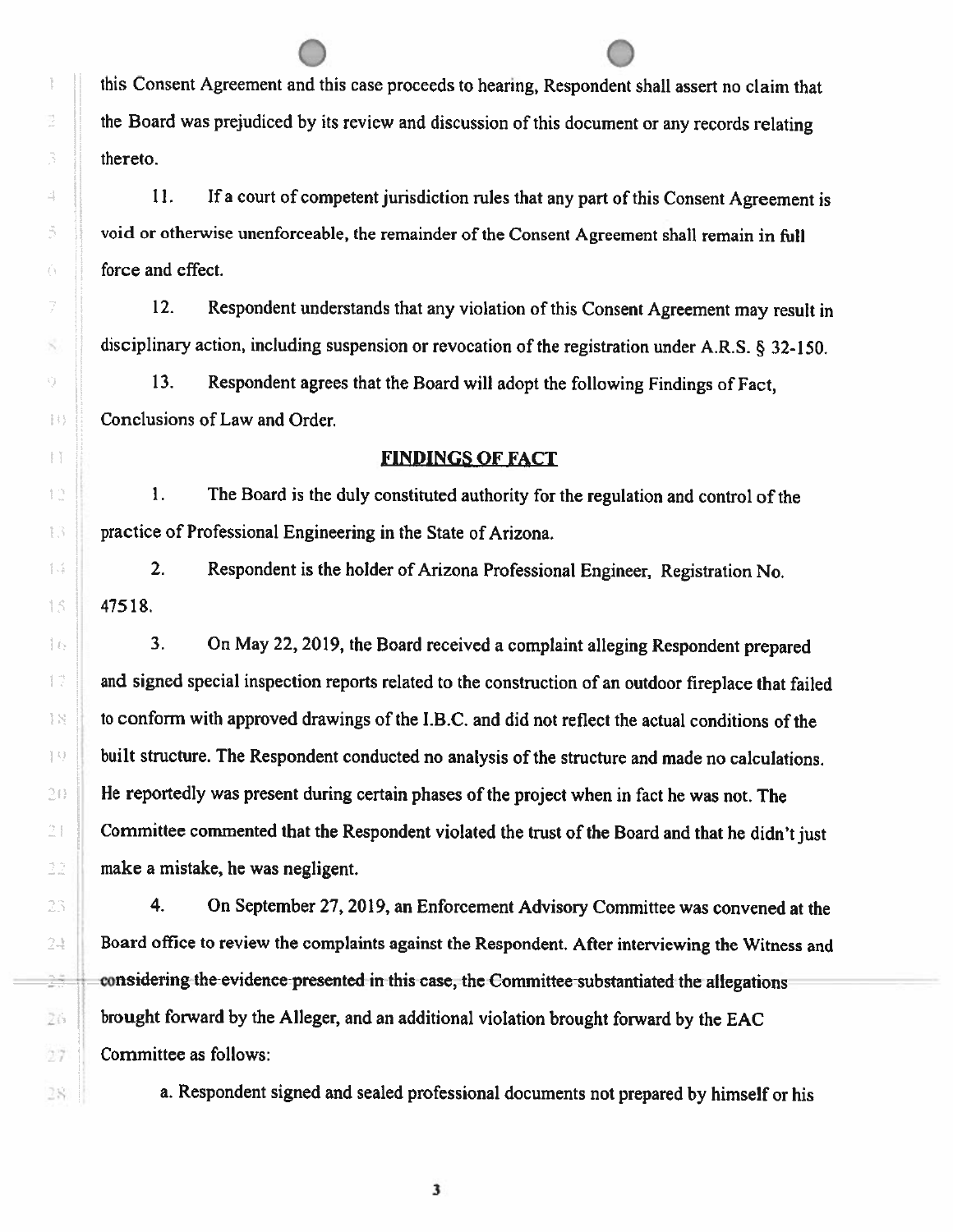bona fide employee.

#### CONCLUSIONS OF LAW

1. The Board has jurisdiction in this matter pursuant to A.R.S. § 32-101, et seq.

2. The conduct alleged in the Findings of Fact constitutes grounds for discipline pursuant to A.R.S. § 32-128(C)(4) as it relates to A.A.C. R4-30-301.6 in that Respondent and Respondent Firm may have failed to comply with state, municipal and county laws, codes, ordinances and regulations pertaining to his area of practice.

3. The conduct alleged in the Findings of Fact constitutes grounds for discipline pursuant to **A.R.S.** § 32-128(C)(2) in that Respondent may have failed to apply the appropriate technical knowledge and skills in the practice of a Board regulated profession.

I. 4. The conduct aJleged in the Findings of Fact constitutes grounds for discipline pursuant to A.R.S. § 32-128(C)(4) as it relates to A.A.C. R4-30-301.4 in that Respondent and Respondent Finn may have engaged in gross negligence, incompetence or other misconduct I 1 while providing professional services to the public.

IS **1995 • 5.** The conduct alleged in the Findings of Fact constitutes grounds for discipline 16 general I pursuant to A.R.S. § 32-128(C)(4) as it relates to A.A.C. [R4-30-301.16](https://R4-30-301.16) in that Respondent signed **1. The and sealed professional documents not prepared by himself or his bona fide employee.** 

#### <sup>I</sup>J **ORDER**

**EXECUTE:** 1 Based on the foregoing Findings of Fact and Conclusions of Law, the Board issues the following .<sup>~</sup>**1 Order:** 

1. LETTER OF REPRIMAND. Respondent is hereby issued a Letter of Reprimand.

2. STAYED SUSPENSION AND PROBATION. Respondent's registration as a  $\parallel$  Professional Engineer No. 47518 shall be suspended for twelve (12) months; however, the  $\equiv$  suspension is stayed for as long as Respondent remains in compliance with this Order for all *conduct taking place after the effective date of this order. During the stay of suspension,* Respondent's registration as a Professional Engineer is placed on probation for twelve (12)  $\geq$ .... months. If Respondent is non-compliant with any terms of this Order during the twelve (12)

 $\frac{1}{\sqrt{2}}$ ž, å, ×,  $\vec{r}_1$  $\sim$ S. 53  $\left\{ \cdot \right\}$  $\left[\begin{smallmatrix} 1 & 0 \\ 0 & 1 \end{smallmatrix}\right]$  $\mathcal{E}_i$  ) l'  $\frac{1}{\sqrt{2}}$  $\tilde{\mathcal{L}}$ 27

 $\mathcal{C}^{\text{even}}$ 

 $\mathbf{I}$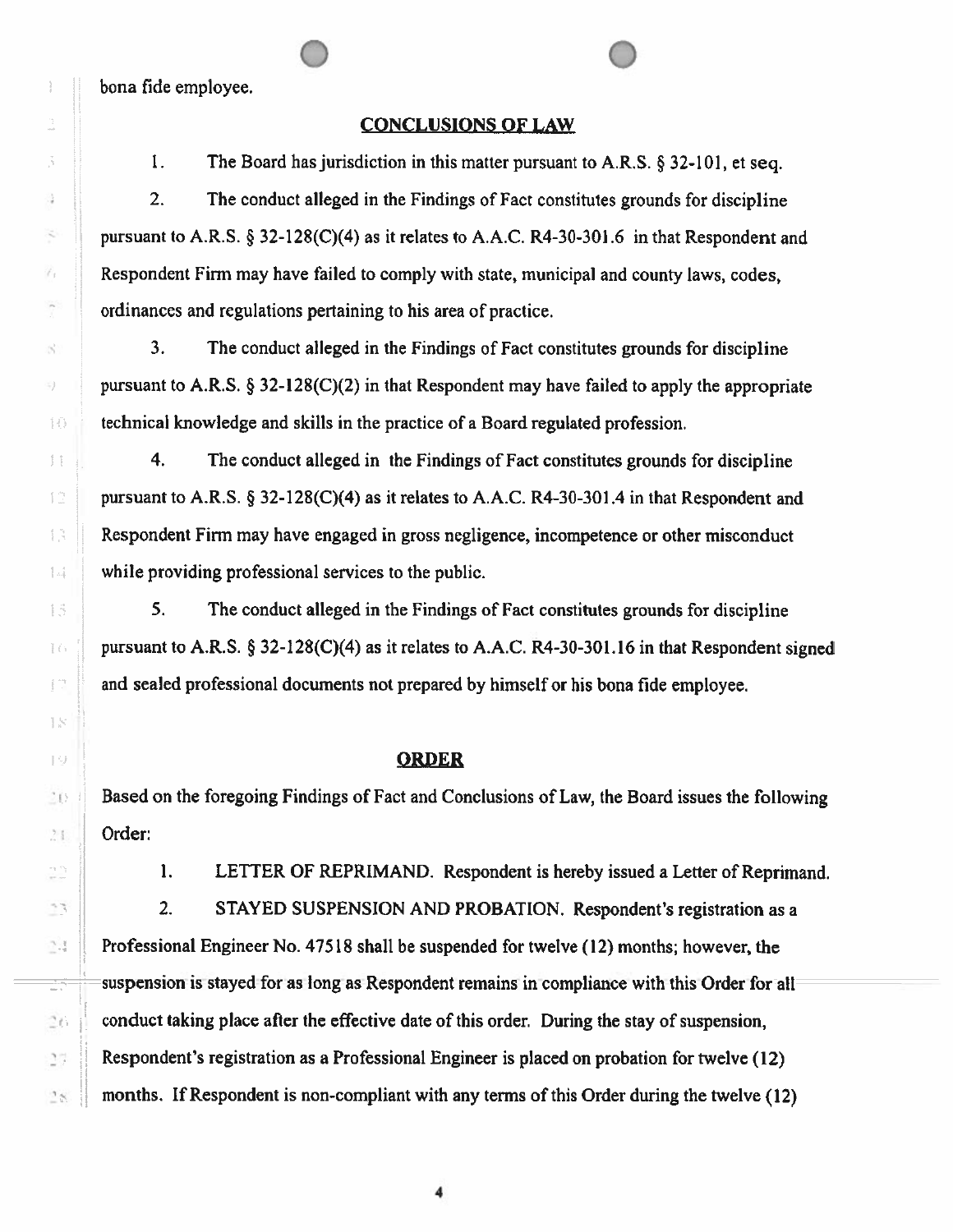a 2 Ø  $\mathcal{A}$ š, 农 D 8 ij.  $11)$  $\mathbb{H}$  $\pm 2$  $\mathbb{L}\lambda$ 科  $15$  $16$ 劃  $\mathbb{Z}2$  $2\pi$  month stayed suspension and probation period, the stay of the suspension shall be lifted and Respondent's registration as a Professional Engineer shall be automatically suspended without a formal hearing, and remain suspended until Respondent is compliant with all terms of this Order. If Respondent completes all terms of this Order prior to the end of the twelve (12) month stayed suspension and probation period, Respondent may be eligible for early termination of probation.

3. INDEFINITE RESTRICTION OF PRACTICE. Respondent's registration as a Professional Engineer (Civil) #47518, shall be restricted, prohibiting Respondent from engaging in the practice of structural engineering; however; the restriction is stayed, giving Respondent the opportunity to take the National Council of Examiners for Engineering and Surveying (NCEES) 16 hour Structural Engineering Examination during October of 2020. If Respondent fails to pass the October, 2020 offering of National Council of Examiners for Engineering and Surveying (NCEES) 16 hour Structural Engineering Examination, the stay of practice restriction shall be lifted and Respondent shall be indefinitely prohibited from engaging in the practice of structural engineering until such time that Respondent can provide proof to the Board that he has successfully passed the NCEES 16 hour structural exam. If Respondent provides proof to the Board that he has passed the NCEES 16 hour structural exam, the restriction of practice will be I terminated. Respondent shall provide to the Board the results of the NCEES 16 hour structural  $\|\cdot\|$  exam taken by Respondent within seven(7) days of Respondent receiving those results.

**10** II **4.** PEER REVIEW. Respondent shall submit his next five (5) structural engineering  $\sim$  u projects for peer review. Within thirty (30) days of the effective date of this Consent Agreement, Respondent shall furnish to the Board, the name of an Arizona registered Structural Engineer ("Peer Reviewer") who agrees to review and report on Respondent's work. The Proposed Peer  $\mathbb{R}$  Reviewer shall have at least five years of actual engagement as a Structural Engineer, shall be **EXECUTE:** registered and in good standing with the Board and shall not have received any disciplinary action from the Board within the last three years. Respondent sliall submit to the Board a current resume detailing the qualifications of the proposed Peer Reviewer, and an Affidavit and **T** Agreement to Conduct Peer Reviewer signed by the proposed Peer Reviewer. Upon approval by  $\mathbb{R}$ . the Board of the Peer Reviewer, Respondent shall ensure that the Peer Reviewer provides a

*s*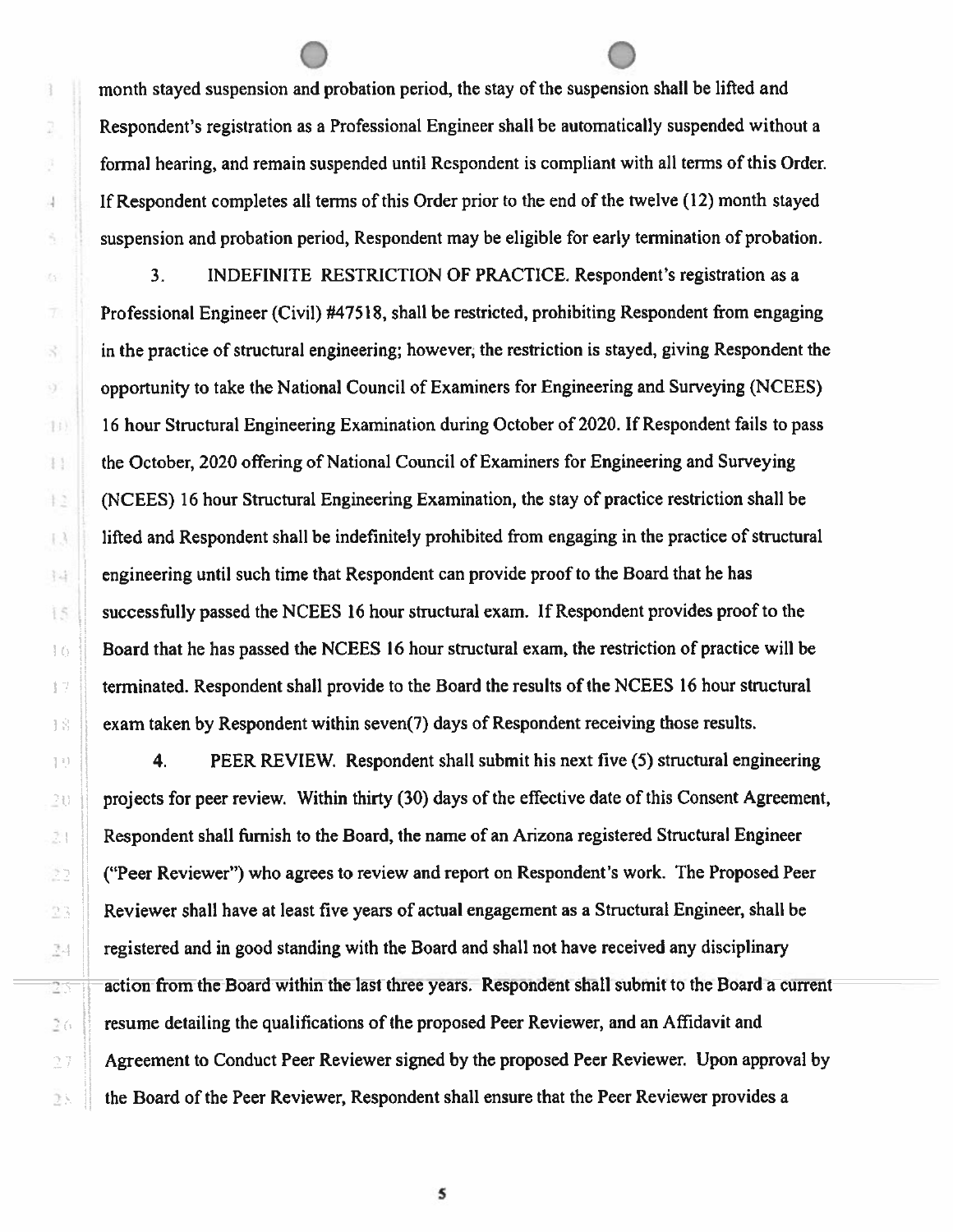written report to the Board after each peer reviewed project describing any deficiencies in Respondent's practice, and certifying that the peer reviewed project provided to the client by the Respondent is in compliance with Board rules and statutes. Respondent shall not give final approval on any projects to a client, contractor. any regulatory or review body or any other person until the project has been reviewed and approved by the Peer Reviewer. Respondent shall retain the Peer Reviewer at his own expense.

5. ADVERTISING. Respondent and Respondent Firm shall not advertise or display any card or sign that may indicate to the public that Respondent is a Structural Engineer until  $\mathcal{G}$  Such time that Respondent is registered with the Board as a Structural Engineer.

6. PROFESSIONAL ETHICS CLASS. Within ninety days from the effective date of t this Consent Agreement, Respondent shall provide verification to the Board that Respondent has  $\parallel$  successfully completed a minimum three (3) hour class in professional ethics that has been 13 approved by Board staff.

1. **1. I ADMINISTRATIVE PENALTY.** Within Twelve (12) months from the effective date of this Consent Agreement, Respondent shall pay an administrative penalty of Five Thousand Dollars (\$5000.00) by certified check or money order made payable to the State of Arizona Board of Technical Registration. Respondent shall make eleven monthly payments of \$415.00 and a twelve and final payment of \$435.00

8. COST OF INVESTIGATION. Within Twelve (12) months from the effective date 10 of this Consent Agreement, Respondent shall pay the cost of investigation of this case to the Board in the amount of Seven Hundred Fifty Dollars (\$750.00) by certified check or money order made payable to the State of Arizona Board of Technical Registration, according to the provisions of A.R.S. § 32-128(H). Respondent shall make twelve monthly payments of \$62.50.

9. OBEY ALL LAWS. During the probationary period, Respondent shall obey all federal, state and local laws, as well as, all rules governing the practice of Engineering in the State of Arizona. The Board shall consider any violation of this paragraph to be a separate violation of the rules and statutes governing the Arizona Board of Technical Registration. The **2.4. Board may also consider Respondent's non-compliance with this Order as a separate violation of** 

Ŧ.

ä

Ã

4

ś

Ō.

ÿ

瘁

6-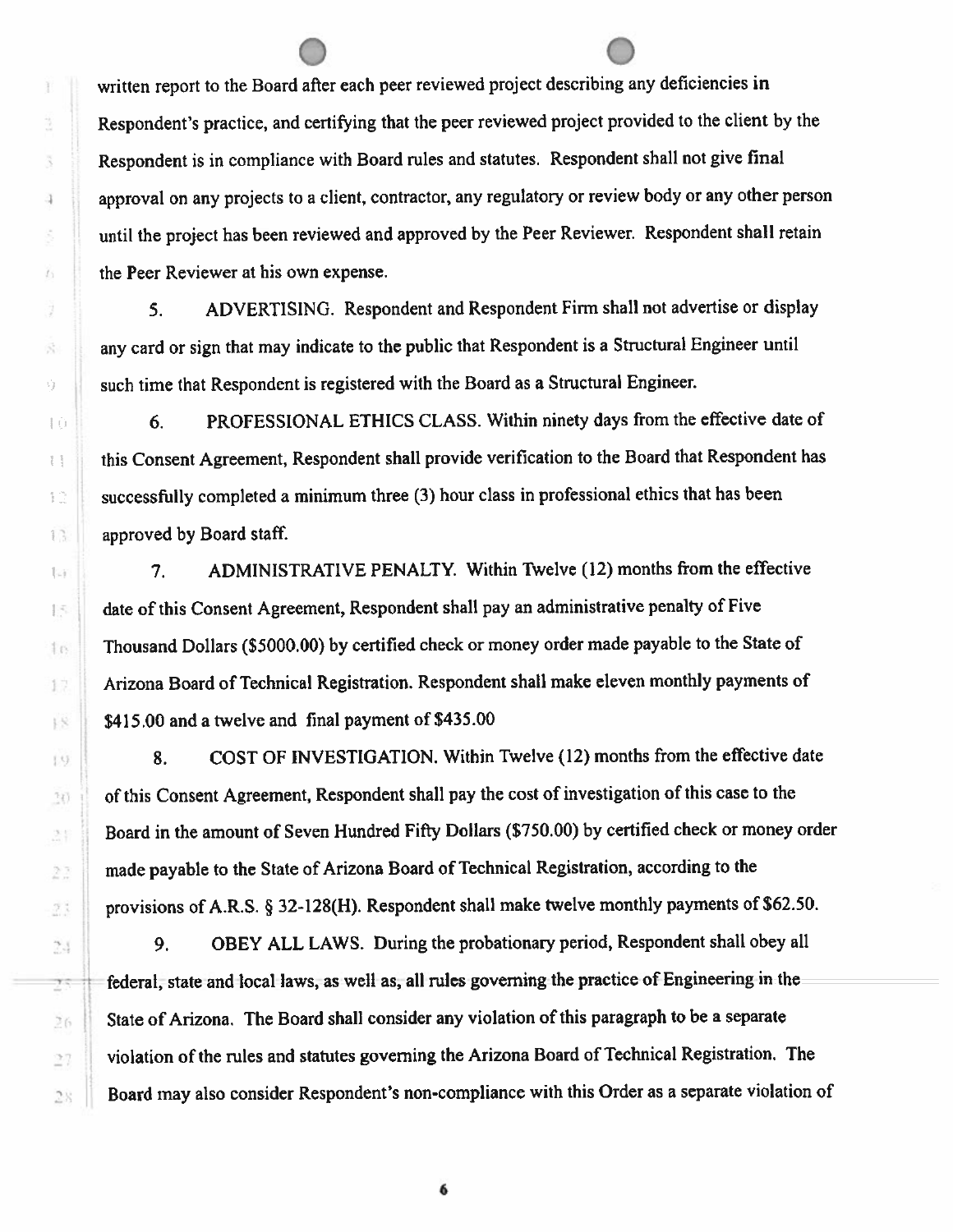(就让题素,它理论

RENEWAL OF REGISTRATION. Respondent and Respondent Firm shall timely l û tenew their Arizona registration as an Engineer and an Engineering Firm, and timely pay all required registration fees.

EFFECTIVE DATE. The effective date of this Consent Agreement is the date the  $\frac{3}{2}$   $\frac{3}{2}$ . Respondent and Board sign the Consent Agreement. If the dates are different, the effective date is the later of the two dates.

COSTS OF COMPLIANCE. Respondent shall pay all costs associated with  $12.$ complying with this Consent Agreement.

NONCOMPLIANCE. If Respondent violates this Order in any way or fails to 青宝. ruffill the requirements of this Order, the Board, after giving notice and the opportunity to be beard, may revoke, suspend or take other disciplinary actions against the registration. The issue at such a hearing will be limited solely to whether this Order has been violated.

ACCEPTED and ORDERED this 28th day of APRIL 2020.

m F. Foose, R.L.S., Chairman Arizona State Board of **Technical Registration** 

Consent Agreement and Order, No. P19-066 accepted this 18 day of MARCH  $21234$ 

Rene Martinez, Reichs der I